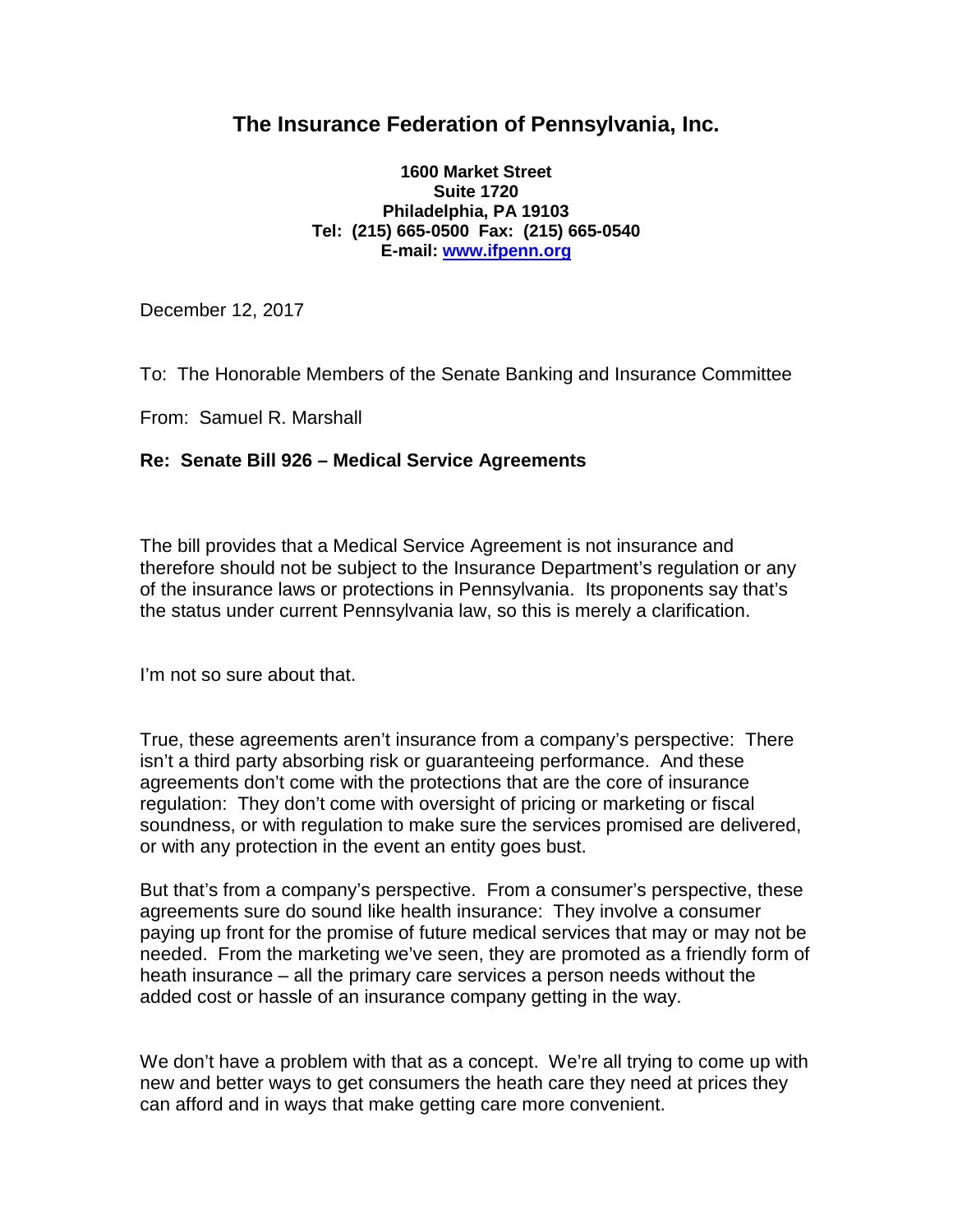We have our differences on ways to do this, and each of us has our own financial interests and survival at stake, too. But we respect those that come forward with ideas to do both well and good, and we recognize primary care providers are pursuing these agreements in that spirit.

That said, these agreements deserve a lot more scrutiny before being excused from any government oversight, which is the real effect of this bill – because even if these agreements aren't insurance to me, they are to most people.

Pennsylvania has addressed this before, in the context of long-term care insurance, and arrived at a balance in Act 216 of 2004.

Some history: Outfits at the time were marketing home heath and personal care service contracts to consumers, many of whom considered these contracts a form of long-term care insurance. The Insurance Department said it was concerned but unable to do anything because the contracts weren't insurance.

The General Assembly addressed this by amending the Insurance Company Law to put some clear parameters on these contracts. Attached is the relevant section from Act 216 – its definition of a personal care service policy and the conditions under which these are not considered insurance. Of particular relevance to the medical service agreements we're discussing today:

- The contracts are to be issued, renewed and priced without any medical underwriting or consideration of a person's health condition, and without any waiting period.
- The contracts are to come with a notice expressly stating they are not insurance, and with full disclosure of what that means and the limits on pricing and underwriting.
- If the contracts don't meet these criteria as policed by the Insurance Department – they are subject to more extensive Department regulation as de facto insurance.

I'll defer to the Insurance Department, but these medical service agreements are arguably already covered by Act 216 – they certainly provide personal care services.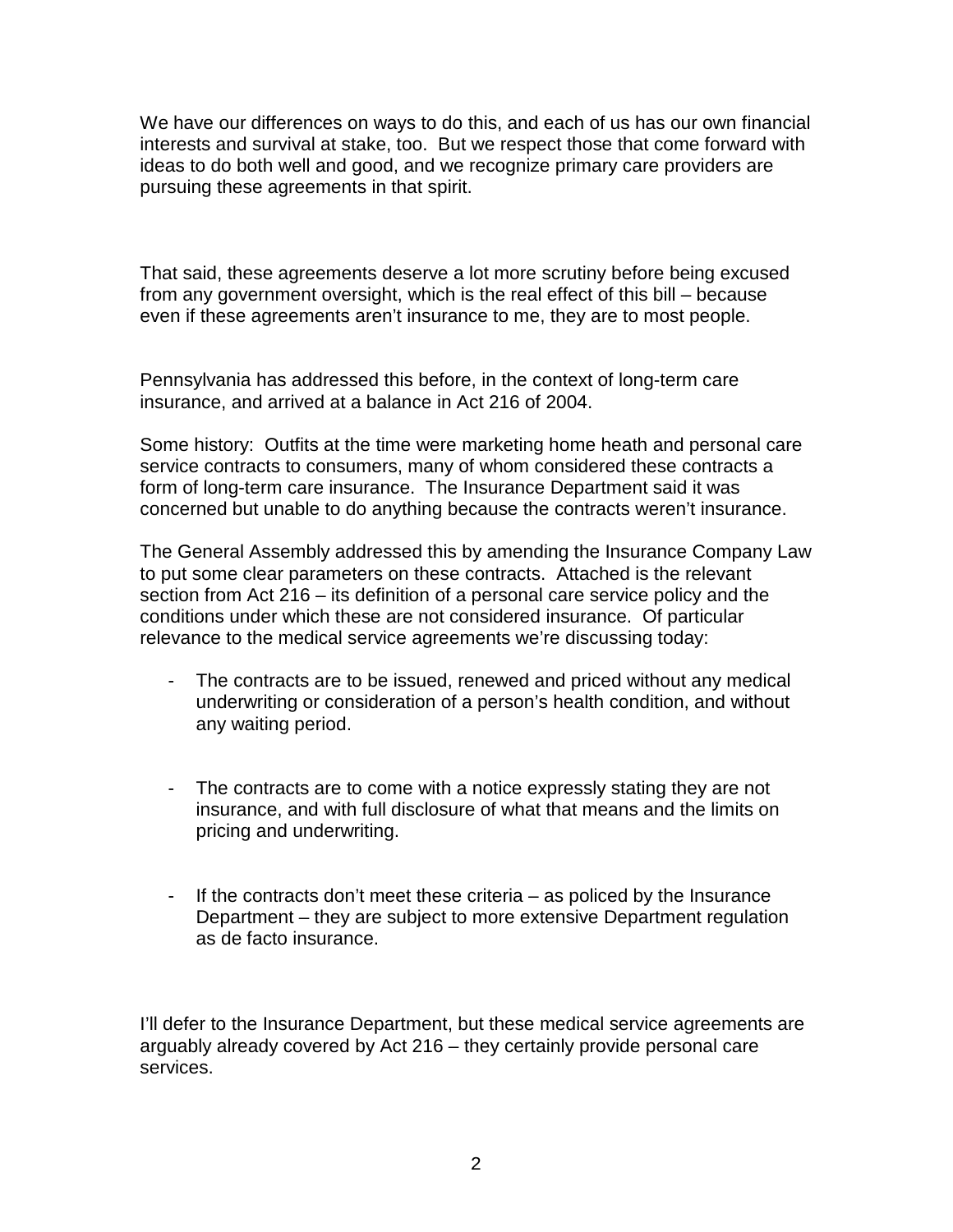**So maybe the real question is why medical service agreements should be excused from the standards Act 216 imposes on personal care service policies generally.** In any event, the criteria in Act 216 should frame the legislative questions for these agreements:

- Are they sold, priced, or issued with or without consideration of a person's health status? That's medical underwriting. That's heavily regulated when done by insurers – it should at least be asked about if done by primary care providers.
- What about renewal? The bill says these agreements can be terminated by either party – at any time and for any reason. That's prohibited in heath insurance: We're subject to guaranteed issuance and renewal provisions. Maybe there's a good reason these agreements shouldn't come with that protection. But at least make sure consumers know they can be terminated at will and for any reason – as with too much use? – and with no recourse or remedy.
- What about proper disclosures? The notice in the bill only tells part of the story. It isn't just that these agreements "do not provide comprehensive health coverage."
	- o They don't provide anything beyond the services of the primary care doctor - nothing for labs, tests, prescriptions, specialists, therapy, or emergency care.
	- o They don't satisfy a person's insurance obligations under the ACA – a consumer purchasing one of these agreements would still have to purchase an ACA-level policy or face a penalty.
	- o And they don't come with protections that are integral to health insurance. That goes to restrictions on issuance and termination, as noted above. It also goes to ensuring the services will be available: We are judged by the adequacy of our networks to meet the demands of our insureds. That's missing here.

The House took a quick look at this bill, so there wasn't much time for these questions to be raised, much less answered. Chairman Baker did offer one important clarification: Patients signing onto these agreements "need to have high deductible health care plans for specialized care, hospitalization and